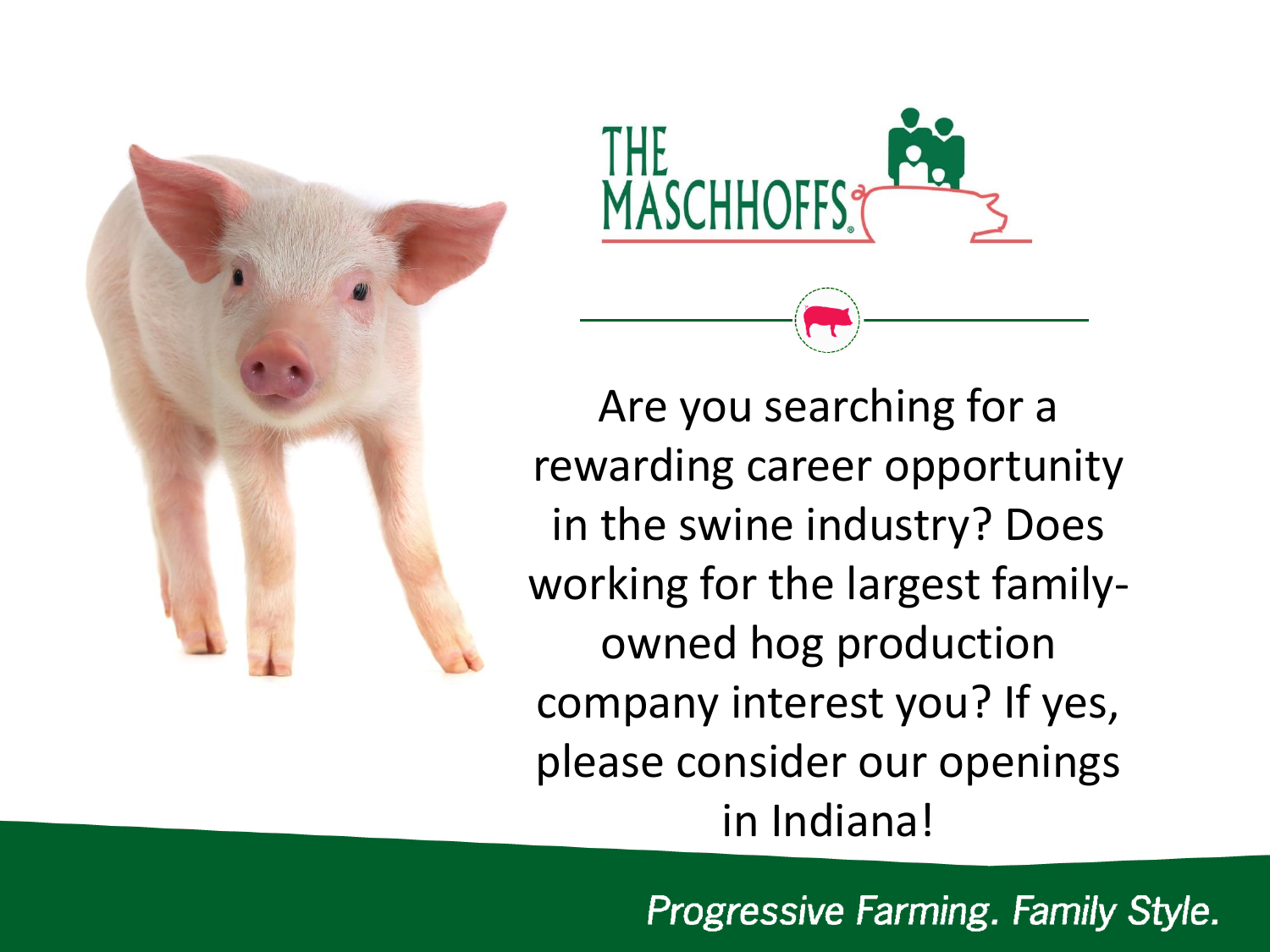





#### **Location of openings:**  Crawfordsville, IN Morristown, IN

## **RESEARCH SPECIALIST**

- Primary responsibilities:
	- Executing research in a multidisciplinary applied swine science program.
	- Reporting to the Site Manager, the Specialist will be responsible for the daily conduction of research trials and collection of data in large-scale commercial sow farms.
	- Accountable for upholding the standards for research execution ensuring that the highest scientific standards are met.
	- Accountable for the integrity of all research data collected.
- Minimum qualifications:
	- Minimum of Associates' Degree in Animal Science, Agricultural Business or a related field. Bachelor's Degree or equivalent work experience preferred.
	- No previous experience in modern swine production or research required, but an internship of 6 months  $-1$  year in swine production or research is preferred.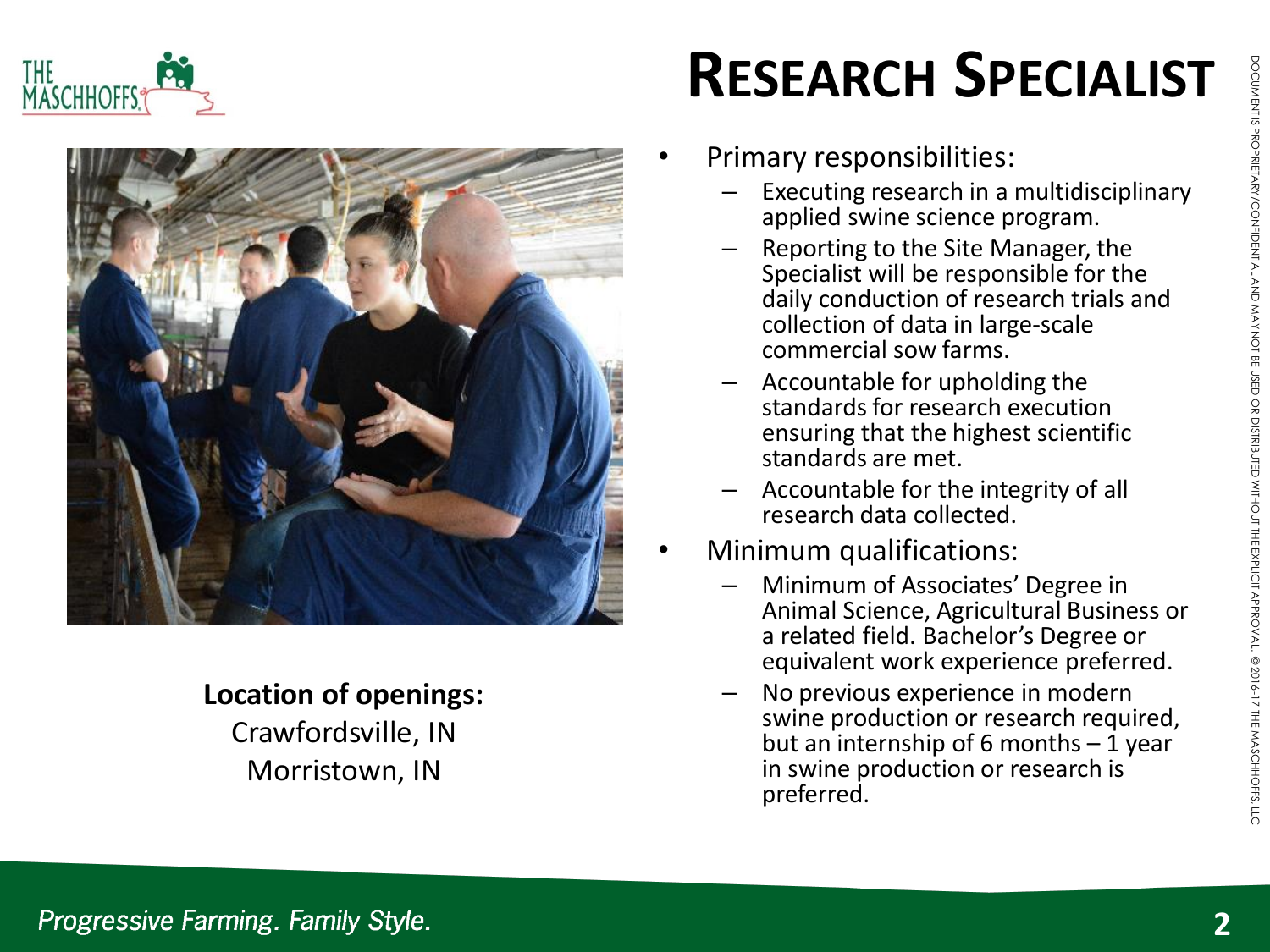



**Location of openings:**  Tell City, IN

### **GENETIC SUPERVISOR**

- Primary responsibilities:
	- Daily execution of all on-farm genetic work instructions as outlined by The Maschhoffs Genetic Program.
	- Execution of accurate data collection, accurate information reporting to the proper Genetic Information System and timely submission of answers to data inputting questions from the Genetic Information Systems Teams.
	- Reports to the Genetic Site Manager and works closely with the Genetics Service Manager.
- Minimum Qualifications:
	- Minimum of Associates' Degree in Animal Science, Agricultural Business or a related field. Bachelor's Degree or equivalent work experience preferred.
	- At least 1 year experience in a sow production unit preferred.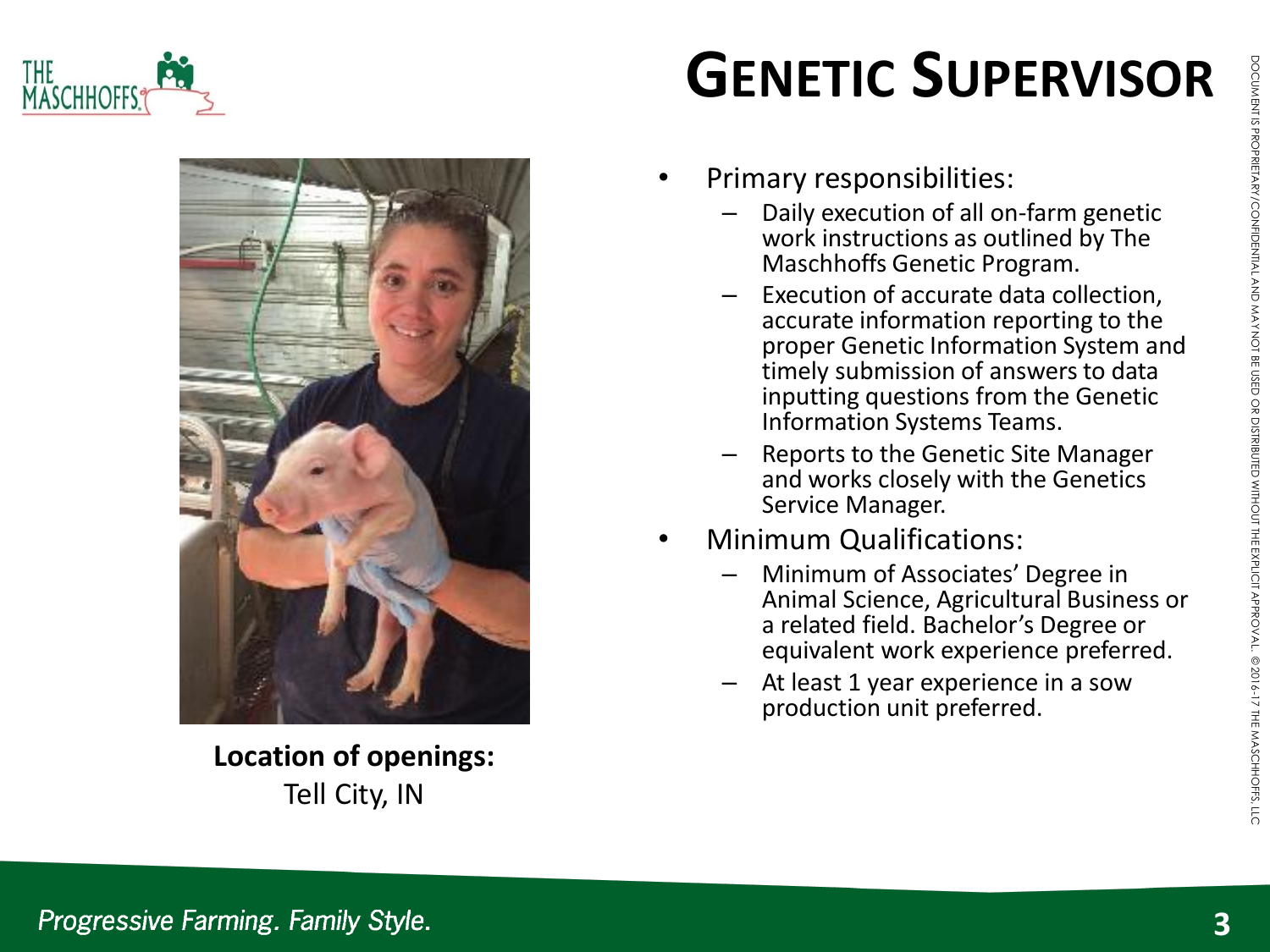

## **ANIMAL CAREGIVER**



#### **Location of openings:**

Crawfordsville, IN Morristown, IN Tell City, IN

- Primary responsibilities:
	- Responsible for daily care of the animals, ensuring adequate access to feed and water, monitoring the barn environment and making sure pigs are comfortable.
	- Trained to specialize in a certain function, whether that's breeding, assisting during piglet birth or caring for young piglets.
- Minimum qualifications:
	- A high school diploma or GED is preferred.
	- Animal husbandry skills, or the desire to learn how to effectively care for pigs.
	- One year farm and/or livestock experience.
	- Basic understanding of Microsoft Office and computers.